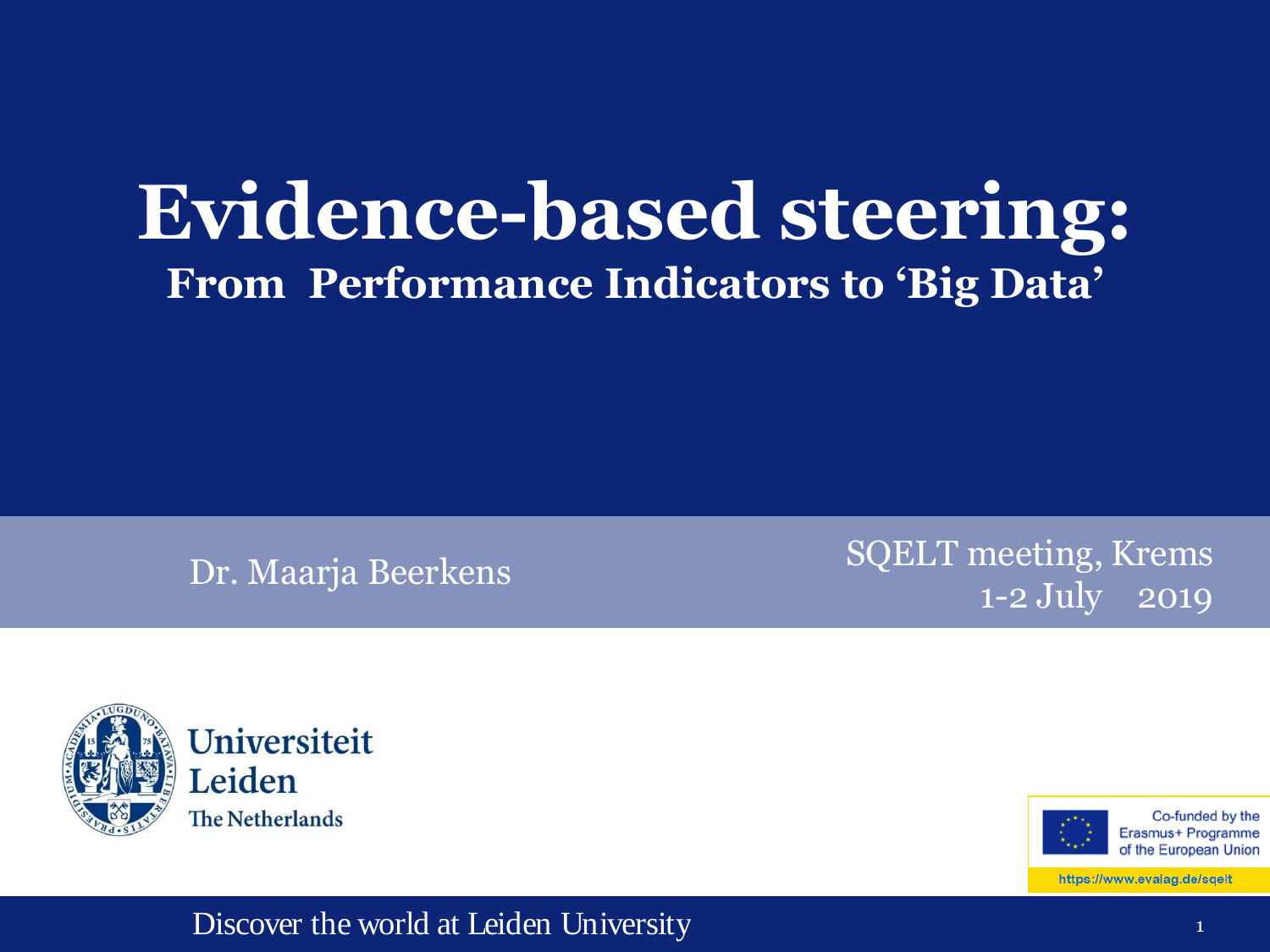# **Twds 'evidence-informed' steering ...**

### •**What is quality?**

Even if we limit to learning aspect of knowledge and compencies .... A moving target: civic responsibility, study progress, labour market outcomes, 'Bildung'

#### •**What to measure and how to measure?**

Black box of student learning: e.g. rankings vs AHELO experiment Difficult causal links, effects not stable

### •**What is an effective steering model?**

- State-centric
- Markets

Professional self-regulation; institutional management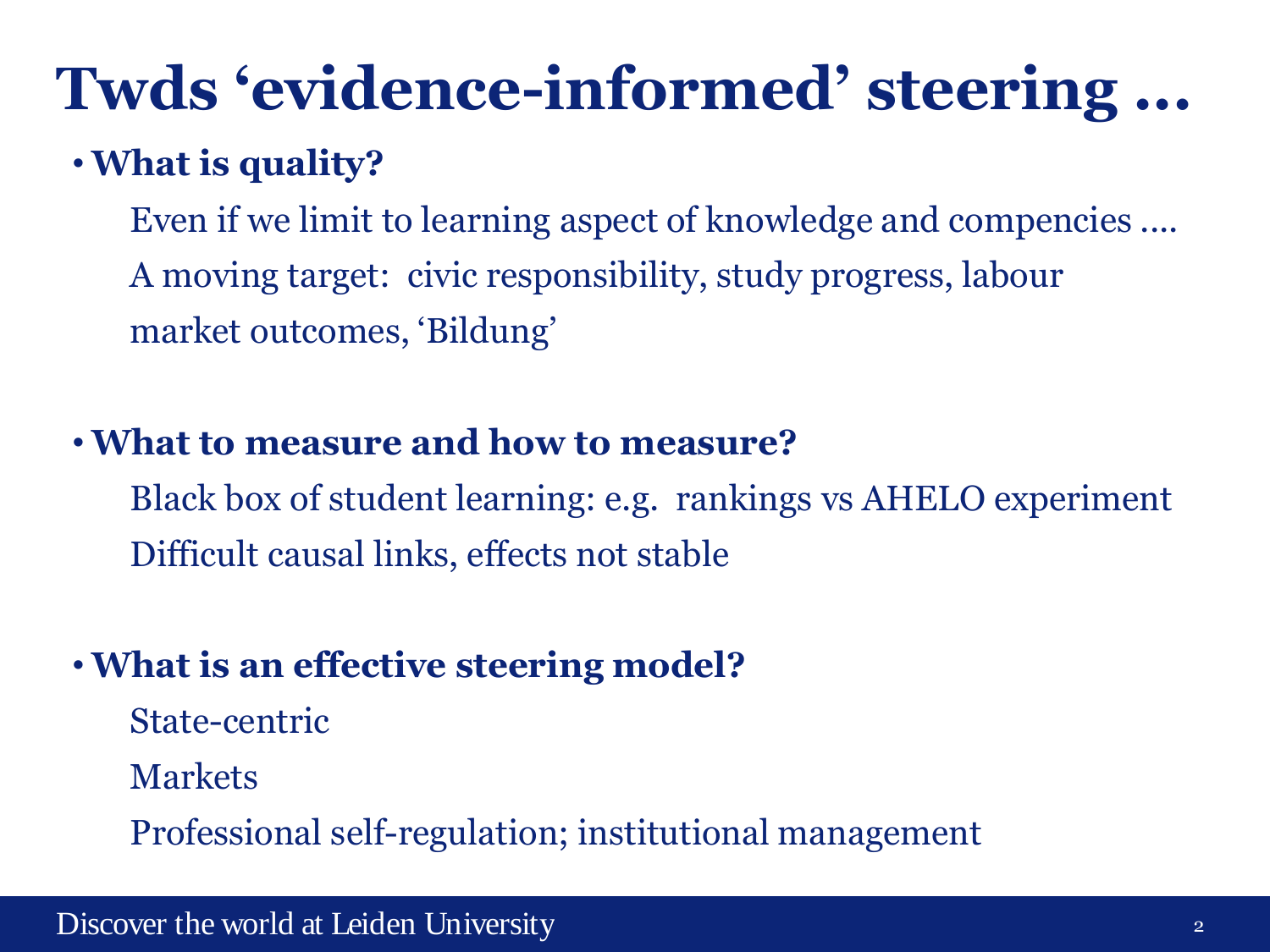# **Steering by performance data**

#### **1. External accountability and steering**

- Formula-based funding (e.g. FI: study success rates, labour market)
- Performance contracts (e.g. NL: study duration, students in Honors)
- System-level performance: international benchmarking

### **2.Creating 'markets' (Consumer information)**

- Rankings
- User guides: student satisfaction, but also labour market results

### **3. Internal accountability and learning/improvement**

- Program level accountability
- •Input for organizational learning and improvement

#### .... Purpose defines what indicators fit. A myriad of indicators....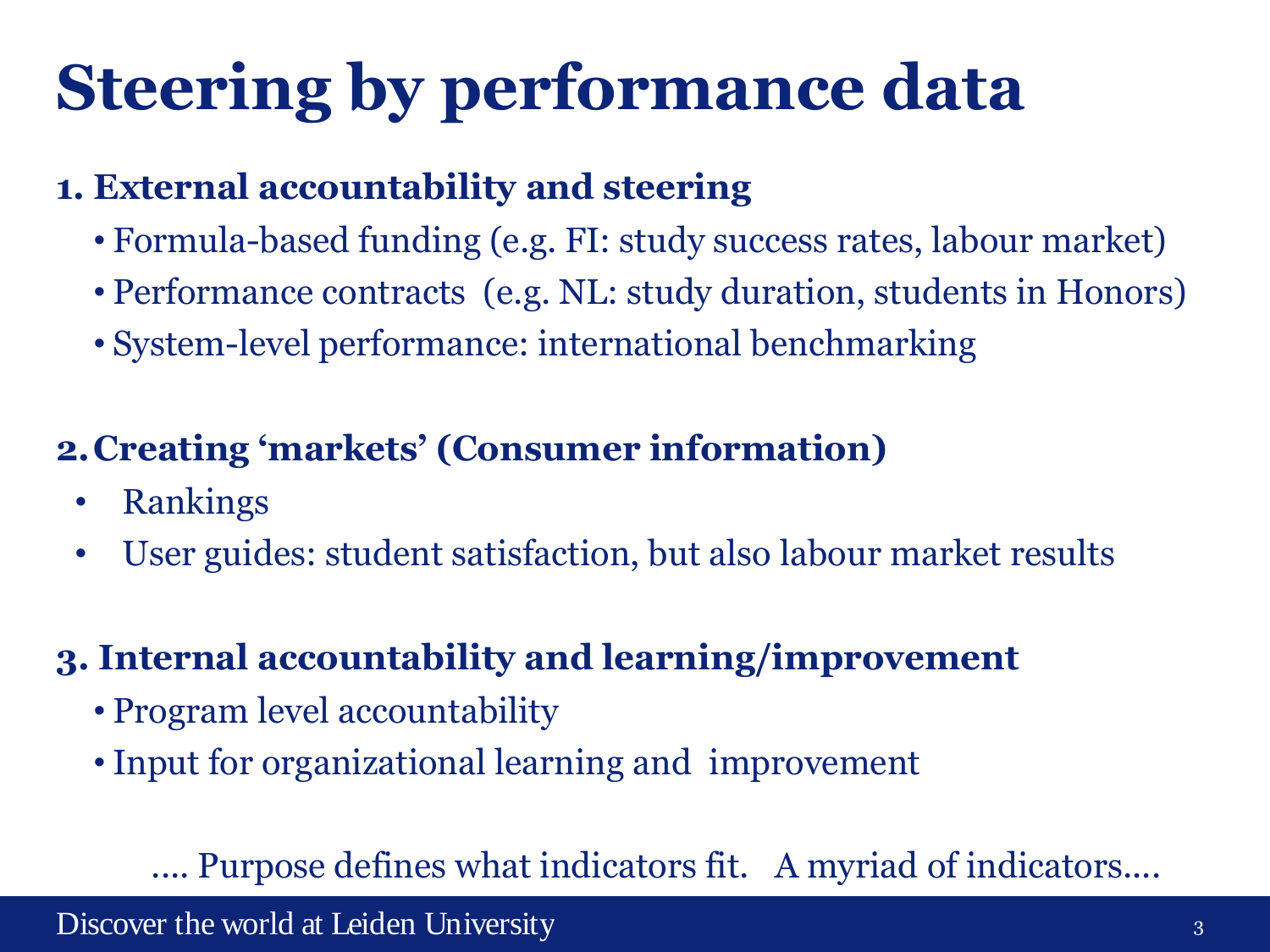# **PIs and management models**

### **European Foundations of Quality Management (EFQM):**

- 'Enablers': Leadership, People, Policy & Strategy, Partnerships & Resources, Processes; and
- Results: People results, Customer results, Society results and Key Performance results

### **Balanced Scorecards (e.g. UK)**

- Customer perspective
- Internal perspective
- Financial perspective
- People perspective

### 'Lead' and 'lag' measures

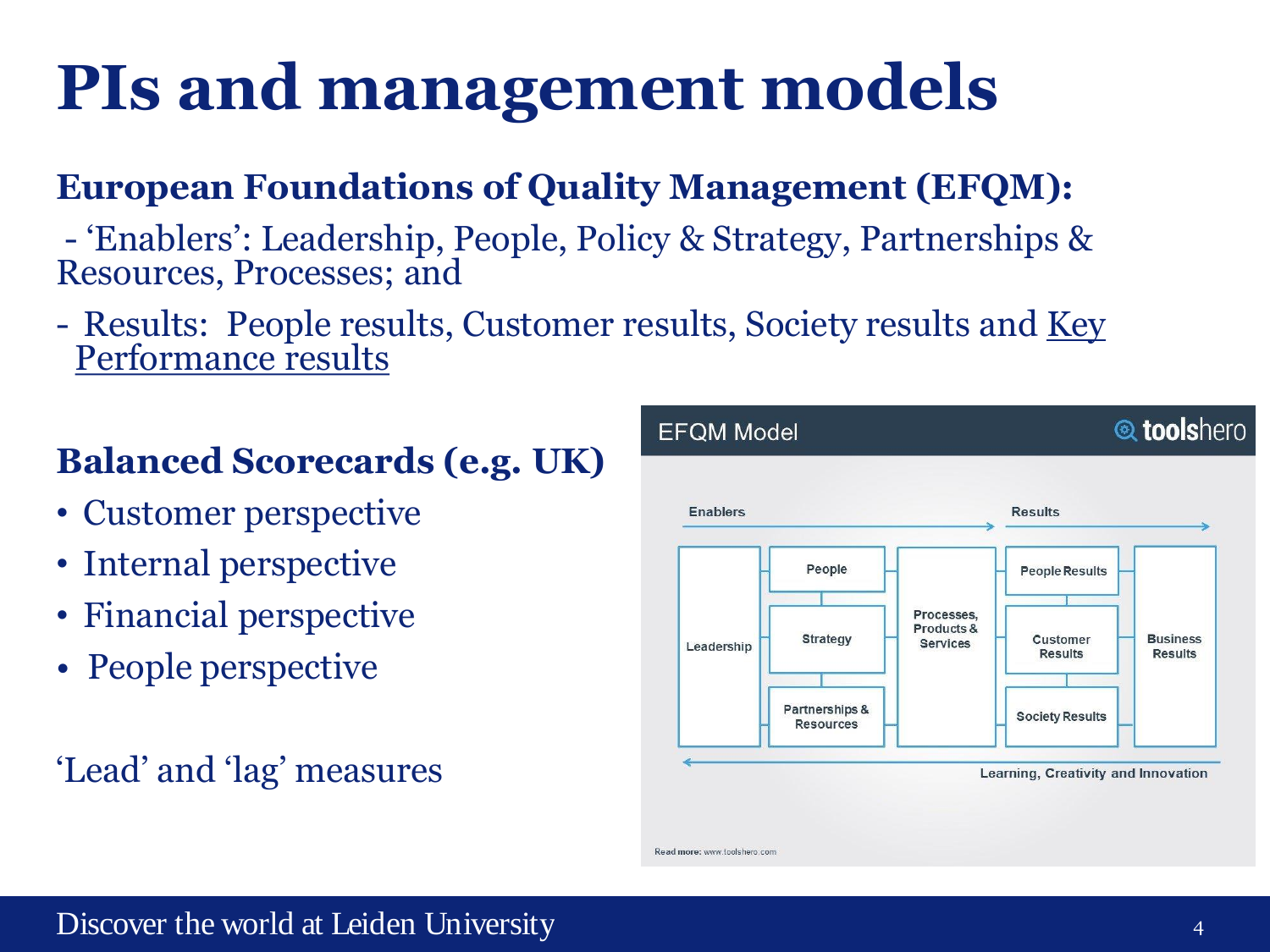## **Some dilemmas for good indicators**



| <b>Aggregated</b>     |
|-----------------------|
| <b>VS</b>             |
| <b>Individualized</b> |
|                       |
|                       |



#### Discover the world at Leiden University 5 and 5 and 5 and 5 and 5 and 5 and 5 and 5 and 5 and 5 and 5 and 5 and 5 and 5 and 5 and 5 and 5 and 5 and 5 and 5 and 5 and 5 and 5 and 5 and 5 and 5 and 5 and 5 and 5 and 5 and 5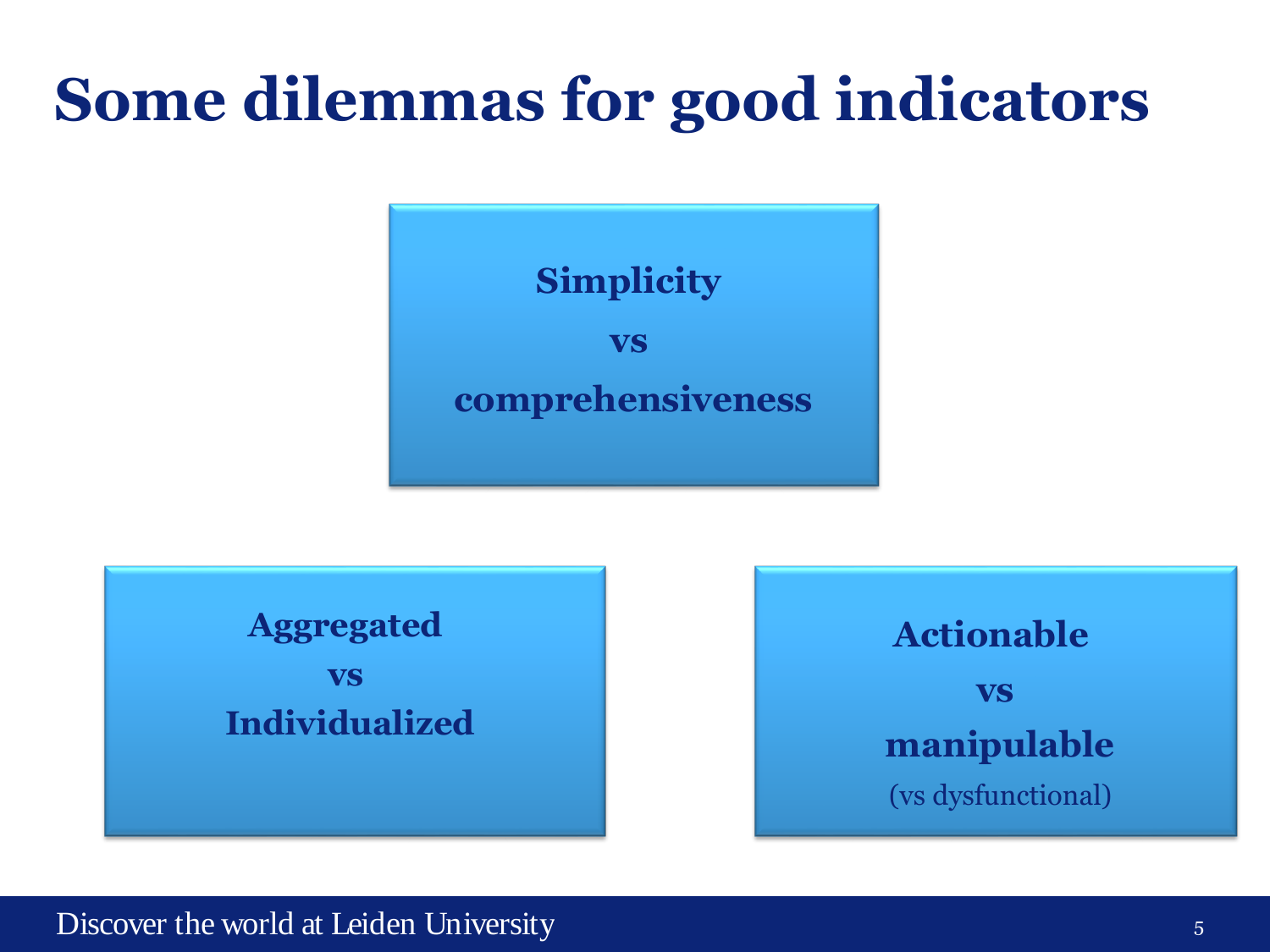# **Evolution in performance data:**

## **Drivers**

#### **1. Interest in performance**

Effectiveness, efficiency

but also governance model (autonomy)

#### **2.Technological development to analyse data**

ICT tools to analyse data

### **3.Data available**

The effect of digitalisation: personnel, finances, learning systems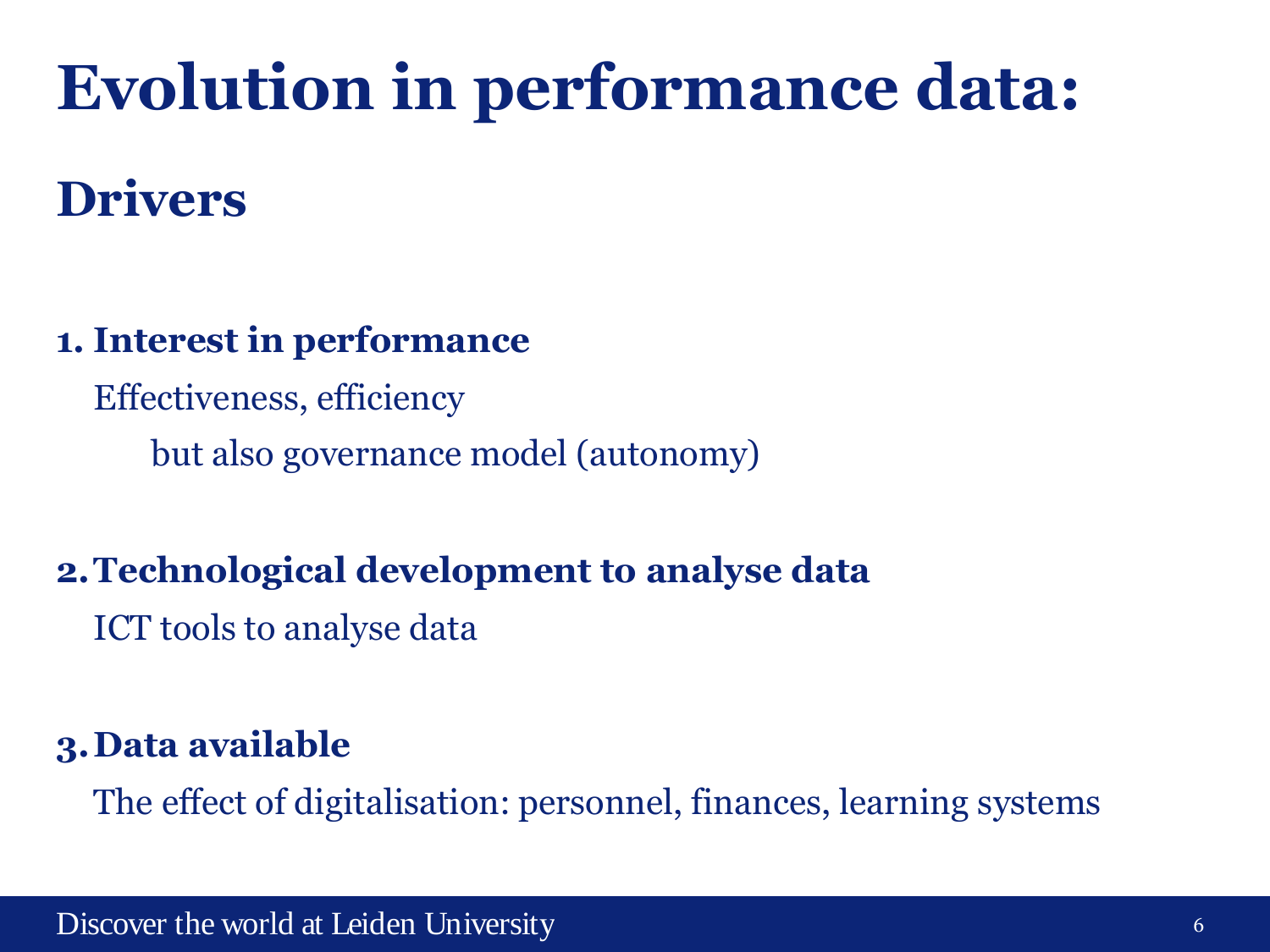# **Evolution of Performance Data**

#### **1. Technical output measures**

- 1990s: Challange to refocus from input measures to actual output
- E.g. publication and citation scores, graduation rates, employment rates

### **2.Responsive measures and advanced output measures**

- stakeholders: student satisfaction surveys, alumni and employee surveys
- advanced output measurement: engagement evaluations, AHELO experiments

#### **3.Advanced analytics and 'big data' promise**

- •ICT capacity: storage, tools to analyse complex data.
- Data availability: digital footprint (blended classrooms,

learning management systems, discussion fora/chats, swipe cards etc.)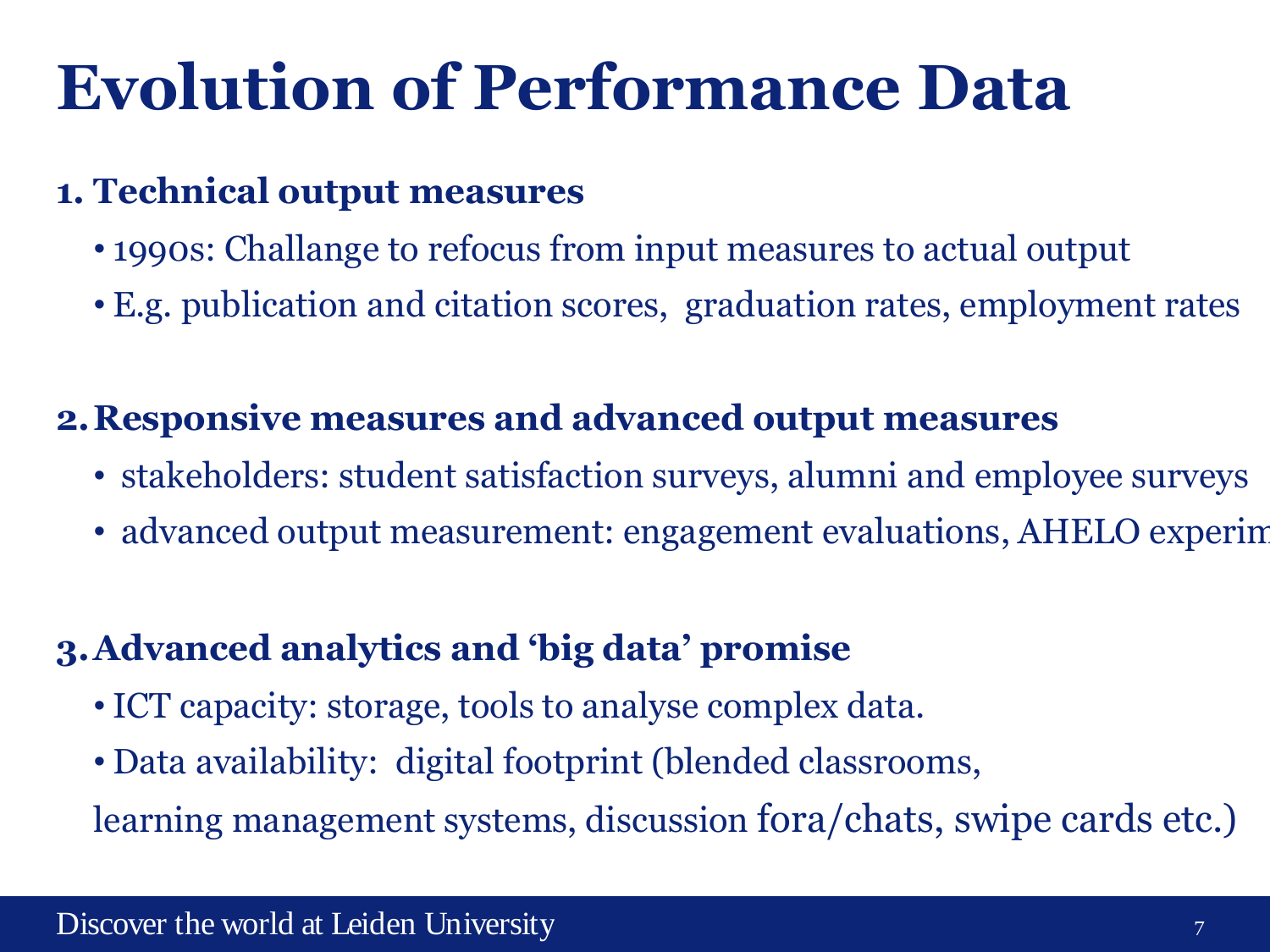# **'Big data' and Higher Education**

#### • **Learning Analytics**

goal: to understand a learning process, improve teaching focus on individual student and class performance

#### • **Educational Data Mining**

goal: how to interact with, provide, and manage educational resources (e.g. performance in courses vs change of the program) focus: curriculum, program (institution)

#### • **Higher Education (Business) Intelligence**

goal: institutional effectiveness focus: e.g. personnel, cost optimalization, study places, etc.

#### • **Artificial Intelligence**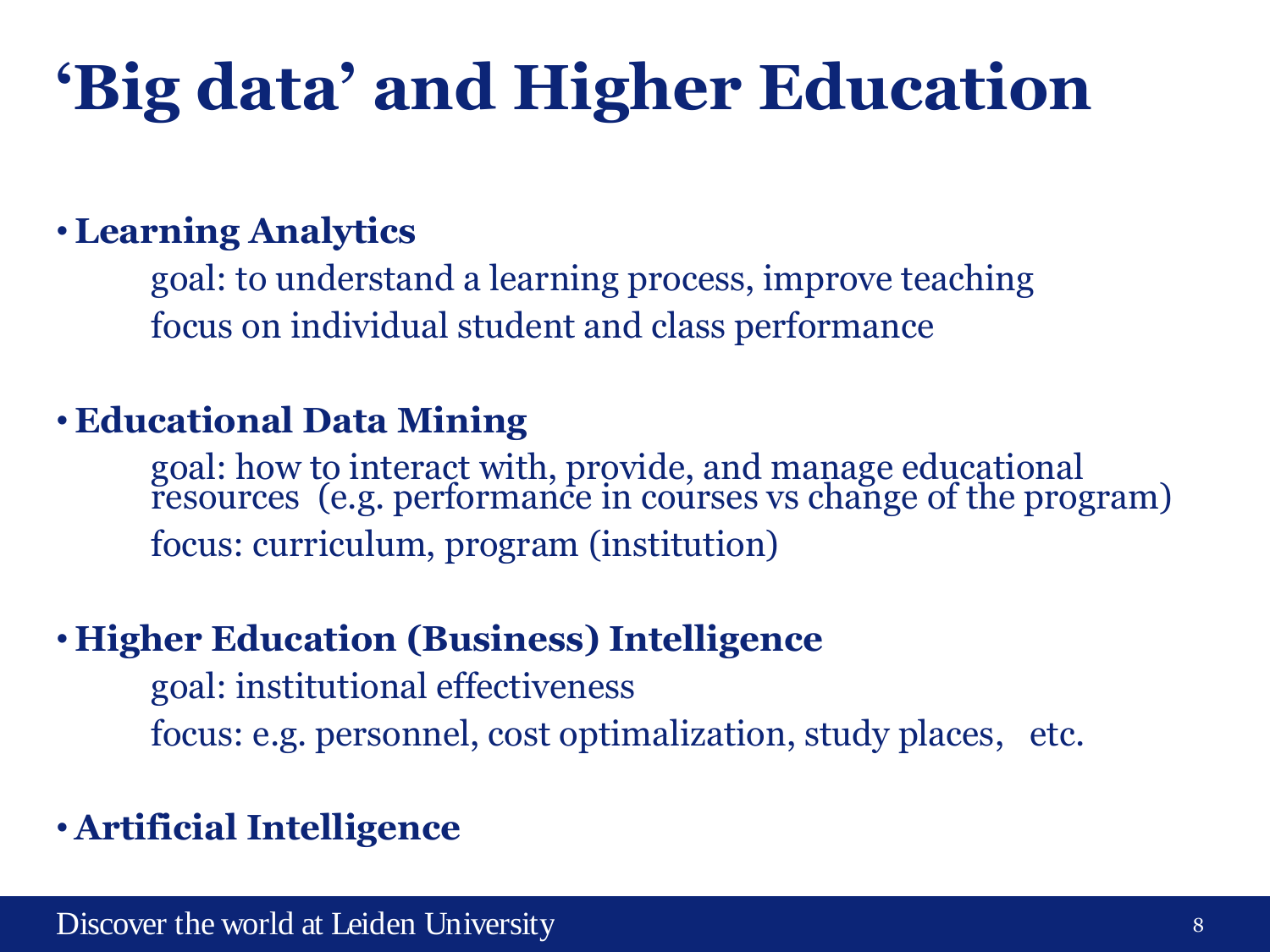# **Applications**

#### • **Performance Prediction:**

by analyzing student's interaction in a learning environment

#### • **Predicting dropouts:**

analyzing bahavioral responses to material: facial expressions of the students to predict their engagement, frustration and learning outcomes of students

#### • **Intelligent feedback**

Learning systems can provide intelligent and immediate feedback to students in response to their inputs which will improve student interaction and performance.

#### • **Course Recommendation**

New courses can be recommended to students based on the interests of the students identified by analyzing their activities. Adivse on a field of study.

• Etc, etc.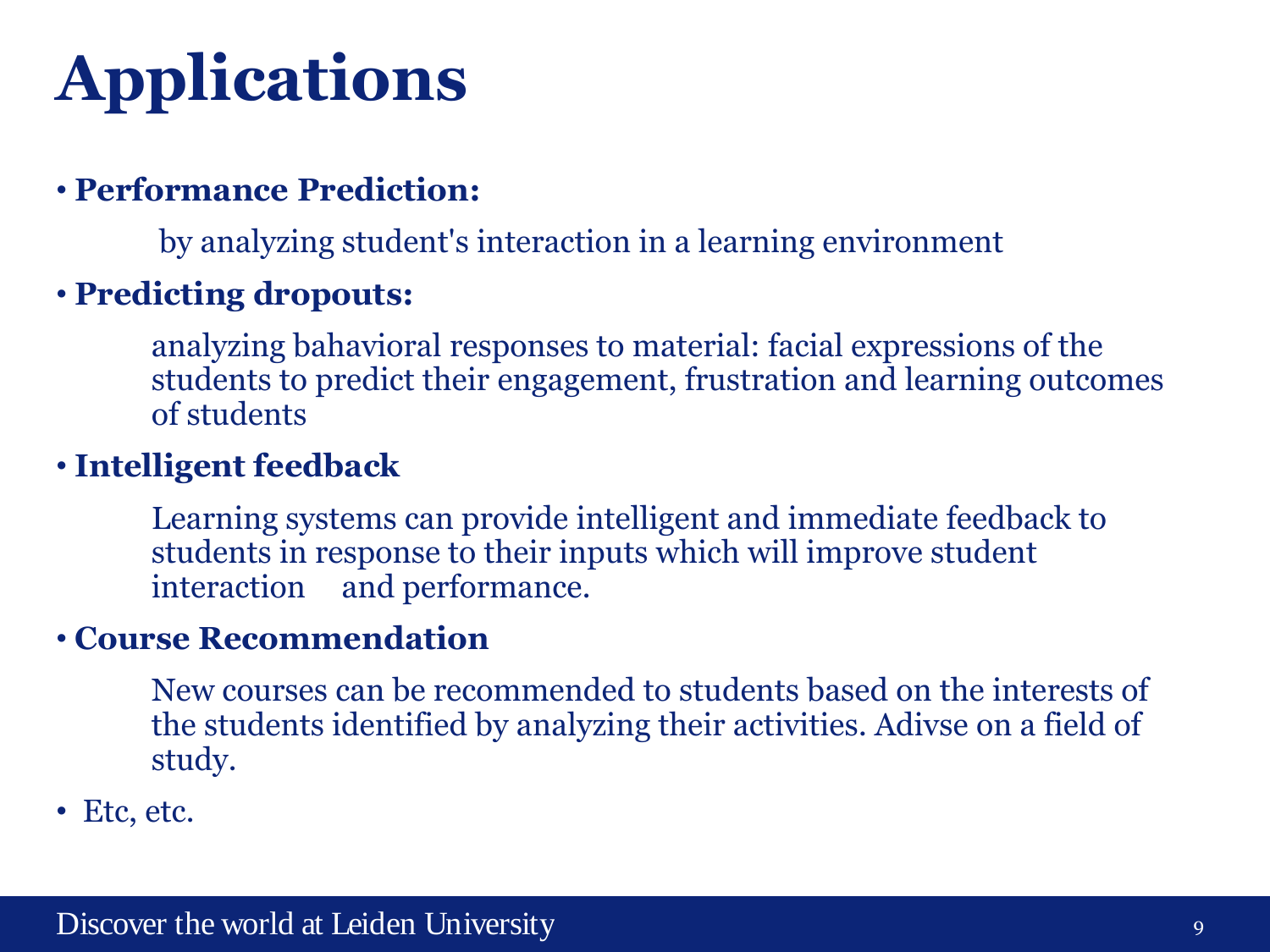# **Big data and external steering**

- •Risk based regulation
	- -Identify potential "problem" universities/programs
	- -Inspiration: social media feedback for restaurants and health organizations
	- Currently used/considered: students' official complaints
	- -Potential: social media data?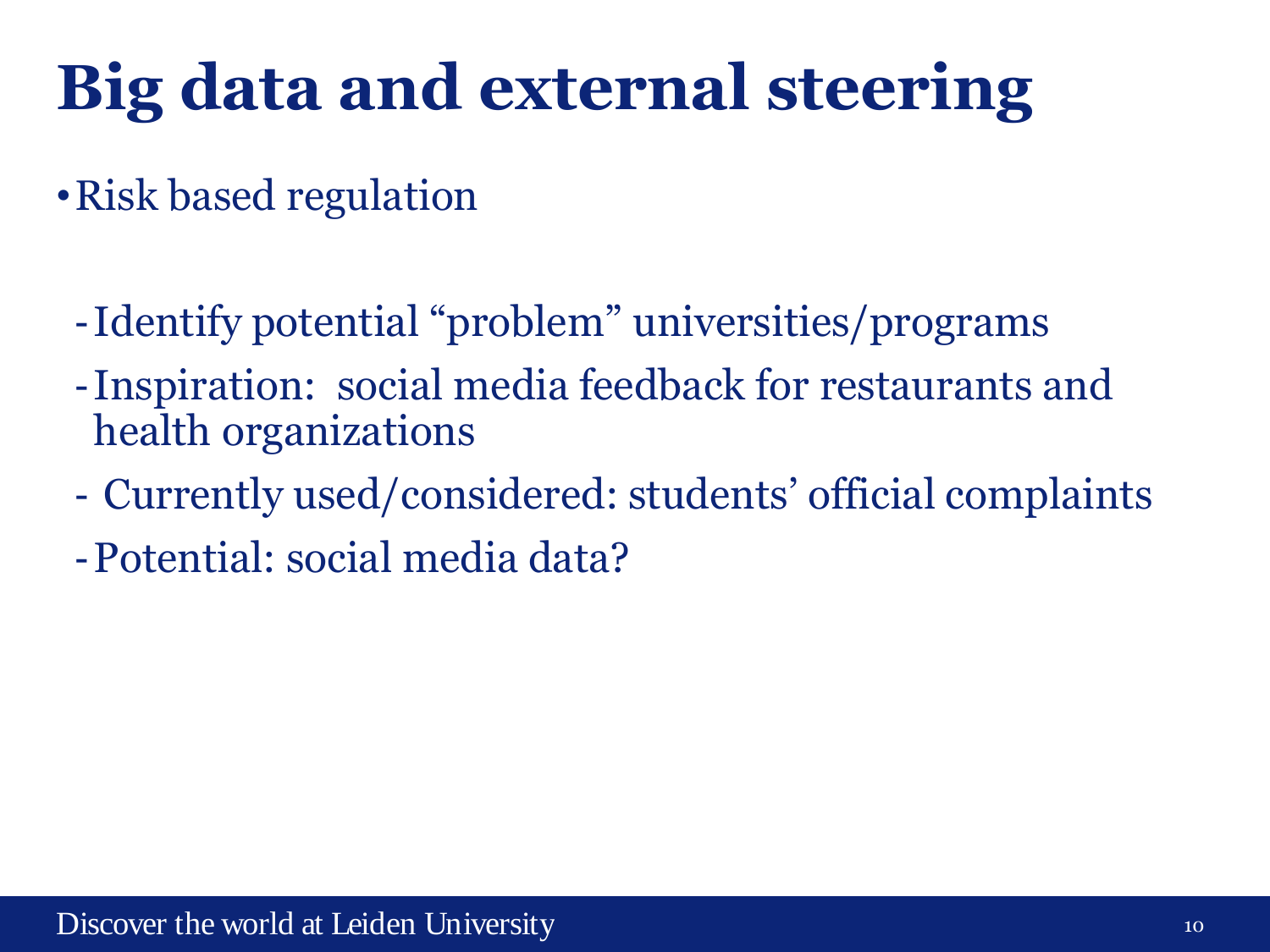# **Obstacles and challenges**

#### **Privacy related problems**

ensuring privacy, consent ownership of big data (social media)

### **Capacity**

link between technical expertise and content expertise

ability to ask a good question

#### **Transparency and learning element**

obscuring accountability through an overly technical and incomprehensible data

#### **Technical obstacles (declining though)**

storage

size of the data huge, analysis of the data may consume a lot of time and resources. (scaled architectures)

user-friendly tools … also a danger

Discover the world at Leiden University 11 and 12 and 12 and 12 and 12 and 12 and 12 and 12 and 12 and 12 and 11